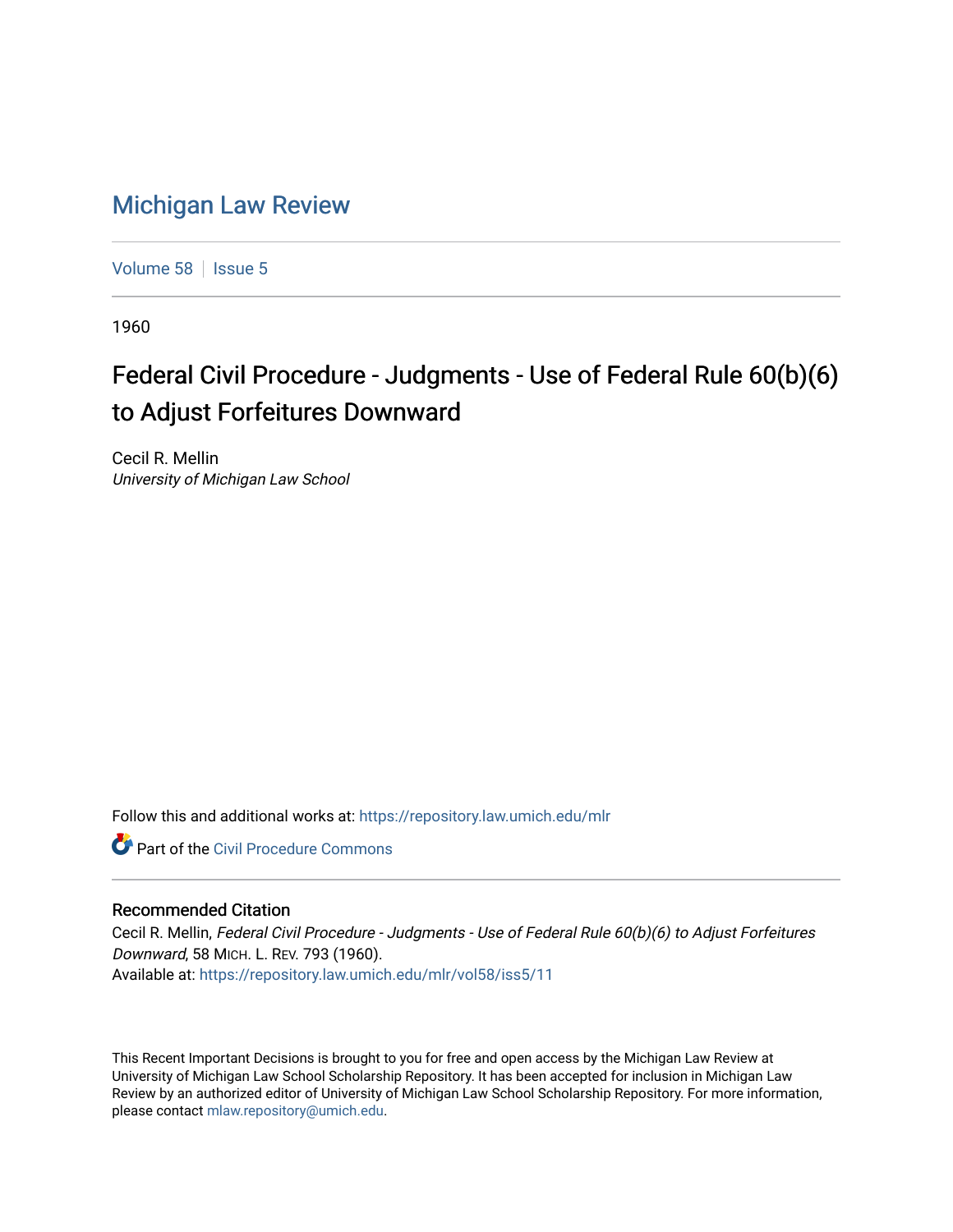FEDERAL CIVIL PROCEDURE-JUDGMENTS-USE OF FEDERAL RULE 60 (b) (6) To ADJUST FORFEITURES DOWNWARD-Defendant gained eight thousand dollars through thirty false cotton loan notes submitted to and paid by a government agency. The United States instituted a civil action under the False Claims Act,1 which provides that persons committing the prohibited acts shall pay to the United States a two-thousand-dollar forfeiture for each violation plus double the amount of damages sustained by the United States in the transactions. Judgment totalling sixty thousand dollars, or two thousand dollars on each of thirty false notes,<sup>2</sup> was awarded the United States.<sup>3</sup> On defendant's motion to vacate the judg-

112 Stat. 696, 698 (1863), as amended, 31 U.S.C. (1958) §231.

2 The government was denied double damage recovery because its agency, by refusing to accept defendant's offer to repurchase the notes and by not selling the goods involved until the market price fell, failed to mitigate government's damages.

<sup>3</sup>The court of appeals reversed on grounds that a claim was not made against a department of the government within the meaning of the statute. United States v. McNinch, (4th Cir. 1957) 242 F. (2d) 359. The United States Supreme Court reversed the court of appeals on this point. United States v. McNinch, 356 U.S. 595 (1958). On remand the court of appeals affirmed the district court's decision. Toepleman v. United States, (4th Cir. 1959) 263 F. (2d) 697.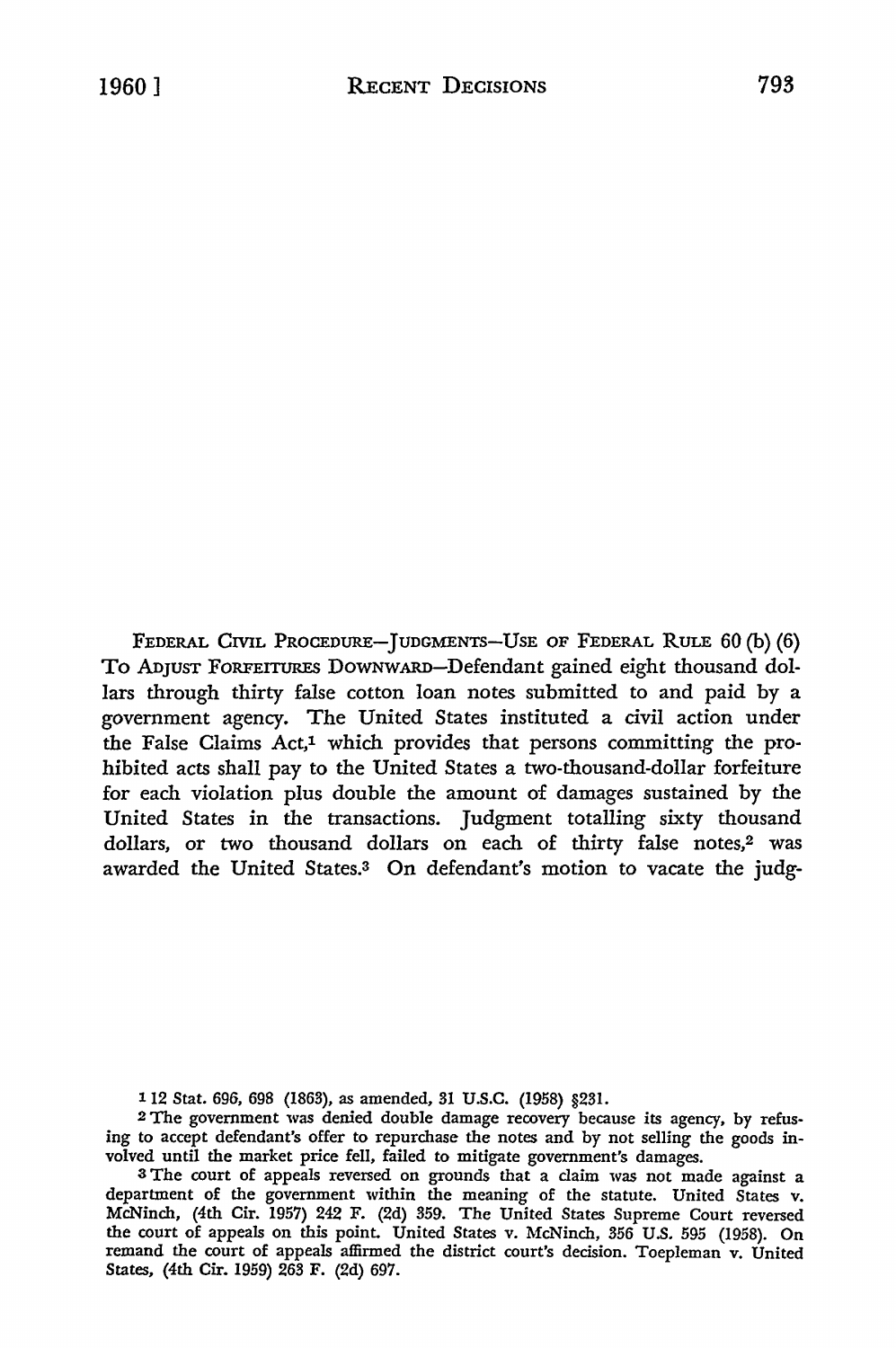ment under federal rule 60 (b) (6) on the ground that enforcement of the judgment would cause extreme hardship and injustice, *held,* motion granted on condition that defendant pay twenty thousand dollars in satisfaction of the judgment. Federal rule 60 (b) (6) gives district courts power to vacate judgments of forfeiture on terms that are just where the total forfeiture4 provided by statute would unjustly penalize defendant far beyond the degree commensurate with its gains. *United States v. Cato Brothers, Inc.,* (E.D. Va. 1959) 175 F. Supp. 8ll, cert. den. 80 S. Ct. 753 (1960).

Originally rule 60 (b) allowed vacation of a judgment on motion when the judgment was taken through movant's "mistake, inadvertence, surprise, or excusable neglect." But the rule was found deficient in that it did not cover certain cases where vacation was desirable, such as where reversal of a prior judgment withdrew the basis for the present judgment, or where newly discovered evidence justified such relief.<sup>5</sup> This deficiency was remedied by interpreting an ambiguous saving clause as preserving old ancillary remedies, not mentioned in the federal rules, which were used by the district courts to grant vacation in cases not covered by the terms of rule  $60$  (b).<sup>6</sup> In 1946 rule  $60$  (b) was amended in order to encompass all legally acceptable reasons for which a judgment could be vacated by motion after time for appeal had run.7 The old ancillary remedies were abolished and new grounds for vacation of a judgment were added. The first five subsections of present rule 60 (b) give specific grounds for which a judgment may be vacated.8 The need for a general, residual clause to cover unforeseen contingencies is met by subsection (6) which provides that if the motion is brought within a reasonable time a judgment can be vacated on terms that are just for "any other reason justifying relief." The language "any other" is taken

<sup>4</sup>Although civil penalty is the proper terminology, the word forfeiture is used here to denote the two-thousand-dollar sum fixed by the False Claims Act as the liability on each claim in addition to double damages; this follows the language of the principal case, the Supreme Court, and the statute. However, note also that any liability beyond single damages is categorized in theory as punitive. See e.g., McCoRMICK, DAMAGES 277 (1935).

5 See Moore, "Federal Relief From Civil Judgments." 55 YALE L.J. 623 at 668, 691-692 (1946).

6 These were the common law remedies of audita quarela and writ of error coram nobis, and the equitable remedy of bill of review or bill in the nature of bill of review. For an analysis of these remedies, see Moore, "Federal Relief From Civil Judgments," 55 YALE L.J. 623 at 659-682 (1946). See also 7 Moore, Federal Practice, 2d ed., §§60.11, 60.12 (1955).

7Notes of Advisory Committee on Amendments to Rule 60, Subdivision (b), 28 U.S.C. (1958) 5180.

<sup>8</sup>The first five sections of amended rule 60 (b) provide relief from a final judgment on the following grounds: "(1) mistake, inadvertence, surprise, or excusable neglect . . .; (2) newly discovered evidence which by due diligence could not have been discovered in time to move for a new trial under rule 59 (b); (3) fruid ..., extrinsic, or intrinsic...;<br>(4) the judgment is void; (5) the judgment has been satisfied, released, or discharged, or<br>a prior judgment upon which it is based longer equitable that the judgment have prospective application.  $\ldots$ ." Rule 60 (b), Fed. Rules Civ. Proc., 28 U.S.C. (1958). The amendments became effective October 20, 1949.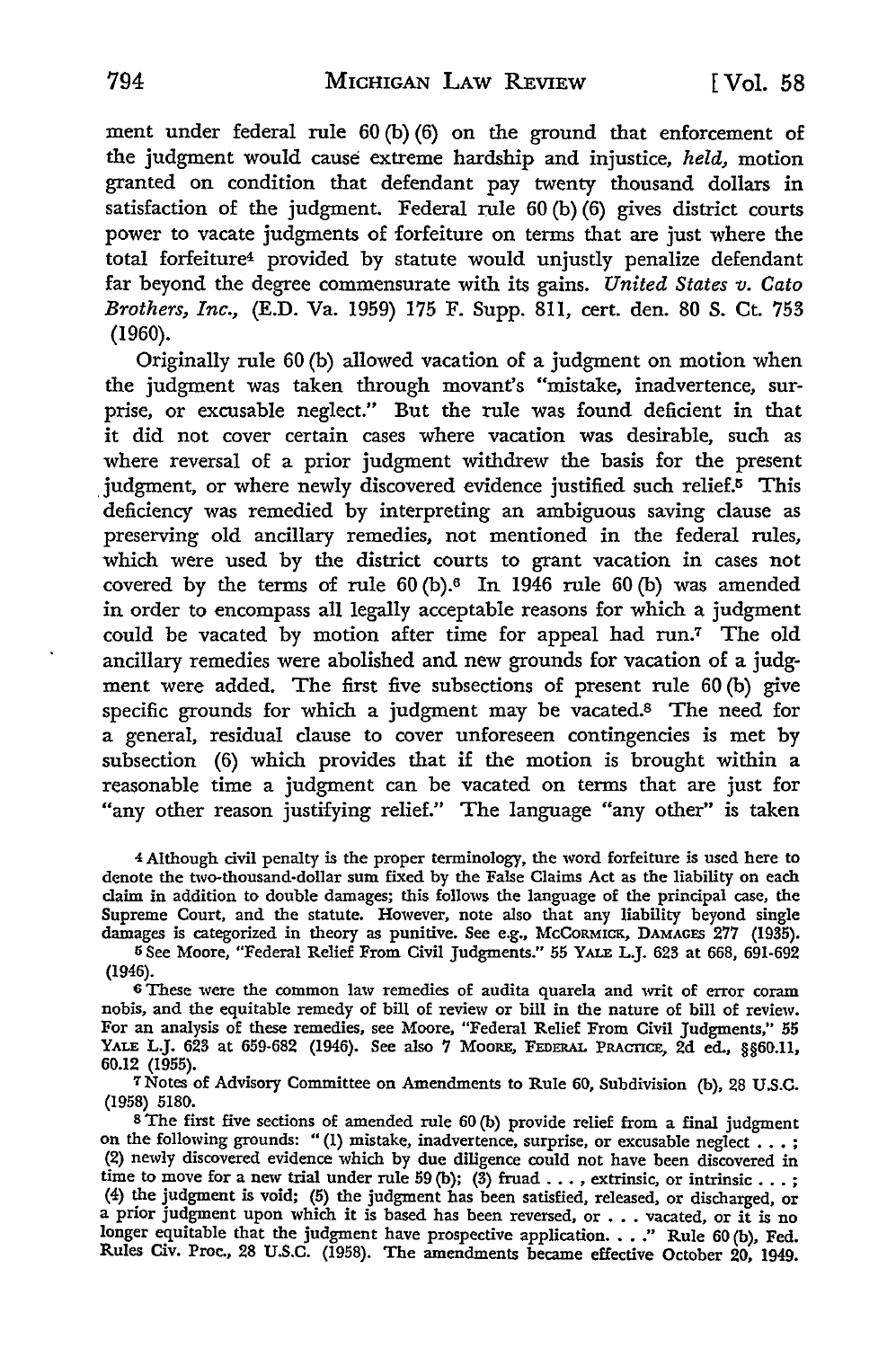as requiring only that the reason urged for vacation under subsection (6) be something other than the reasons specified by subsections (1-5).<sup>9</sup> Beyond this requirement, the language of subsection (6) offers little guide as to whether on particular facts a judgment should be vacated. It is clear that the district courts have broad power to vacate a judgment in any case, limited only by the exercise of a sound discretion in making the finding that such relief is appropriate.1° Thus it would be difficult to level criticism at the use, in the principal case, of rule 60 (b) (6) to vacate a statutory forfeiture judgment if, indeed, it can be said that "reasons justifying relief" were present. Basically, the court found that rule  $60$  (b) (6) could be used to make a downward adjustment because the forfeiture provided by statute was too harsh under the circumstances.11 But if a policy behind the False Claims Act is to deter future frauds on the United States Government, *it* would seem that harshness is a proper characteristic of judgments rendered under the act. The senatorial sponsor of the original bill did announce that its general purpose was to punish and prevent frauds but, since the same bill also set up a criminal punishment for the same acts, it could be argued that there is no necessity to implement a like policy in setting up a civil remedy.1<sup>2</sup> However, the fact that the act provides for double damages and a fixedsum forfeiture clearly indicates that more than compensation was in-

9 This construction is usually verbalized by saying subsections (1-5) and (6) are "mutually exclusive." Another rationale for such construction arises from the fact that there is a one-year time limit for motions under subsections (1-3), while there is none fixed for subsection (6). If a particular reason for vacation could be urged under subsections (1-3) or (6), the one-year time limit on subsections (1-3) would be meaningless. 7 Moore, FEDERAL PRACTICE, 2d ed., §60.27 (I), p. 295 (1955). See Klapprott v. United States,<br>335 U.S. 601 at 614-615 (1949), modified 336 U.S. 942 (1949). Compare United States v. Karahalias, (2d Cir. 1953) 205 F. (2d) 331 at 333 (indicates that mutual exclusiveness is not the necessary logical construction). However, several opinions have ignored this distinction. See note, 61 YALE L.J. 76 at 83 (1952).

10 An analysis of the cases in which vacation has been granted or denied under rule 60 (b) (6) indicates that there is no criterion more specific than the broad terms of the provision itself by which any particular case can be resolved. Some generalizations can be made, such as that rule  $60(b)(6)$  is not to be used as a substitute for an appeal, but none of these generalizations apply in the principal case. See, generally, 7 MOORE, FEDERAL PRACTICE, 2d ed., §60.27 (1), pp. 297-300 (1955). See also Klapprott v. United States, note 9 supra, at 614-615.

11 The district court said that the Supreme Court in United States ex rel. Marcus v. Hess, 317 U.S. 537 (1943), had indicated that the forfeiture should be commensurate with defendant's gain, but the Hess case does not support such a rule. The Supreme Court there said that the statutory remedy was chiefly to indemnify the United States. The district court believed the total forfeiture to be excessive, and it accomplished a downward adjustment by vacating the entire judgment via federal rule 60 (b) (6), but on terms that were just, i.e., payment of twenty thousand dollars. It appears that the "commensurate" rule was used to support the finding that the forfeiture was excessive (because it was not commensurate) and to find a logical stopping place in the downward adjustment. Because the amount of forfeiture on each false note is expressly set by the False Claims Act, it is clear that here the trial court could not have adjusted the total forfeiture on the general principles of remittitur of a damage award that is excessive in light of the applicable law and facts.

12 CONG. GLOBE, 37th Cong., 3d sess., 952 (1863). 12 Stat. 696, 698 (1863).